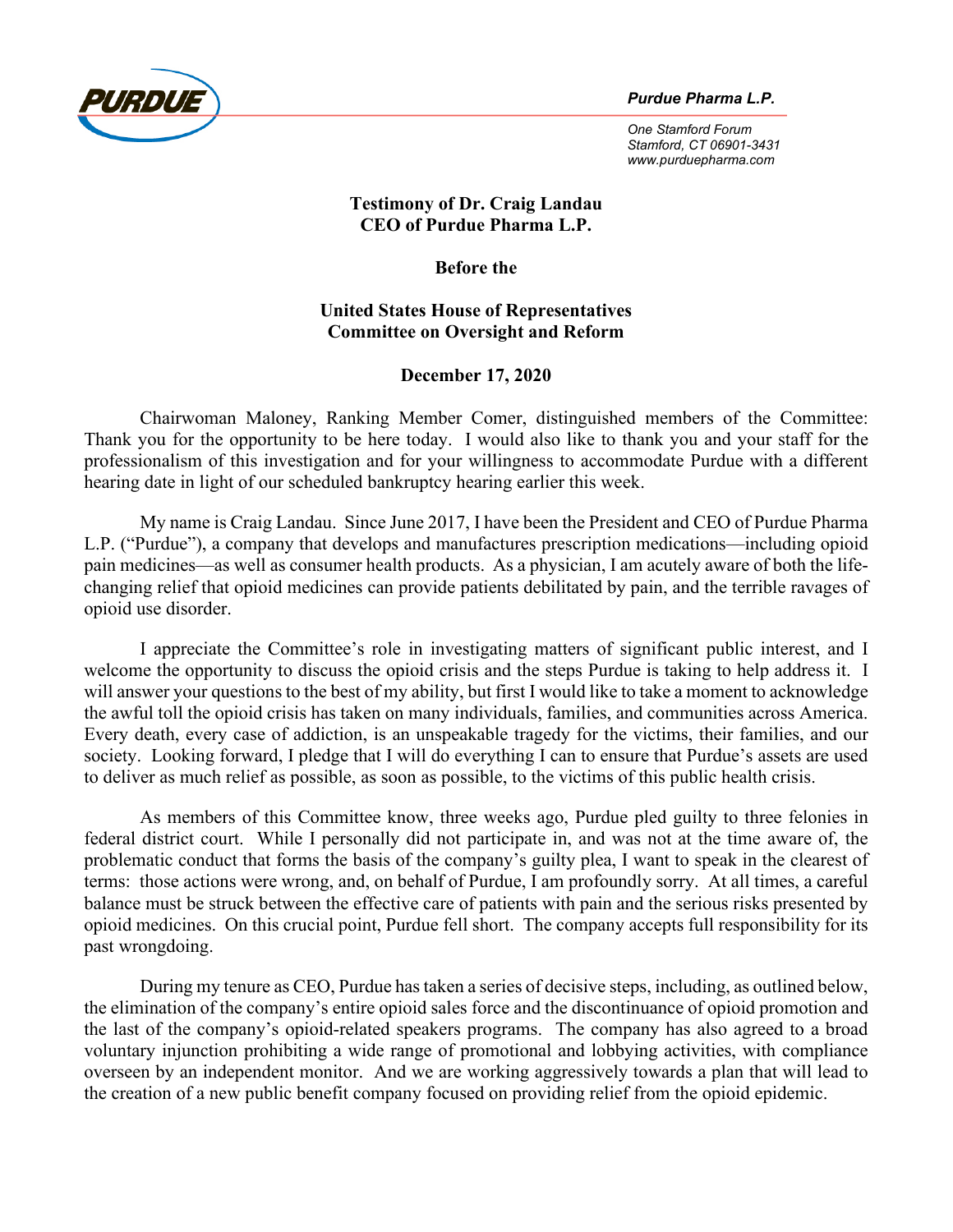### **My Background**

I am an anesthesiologist by training. I spent my early career practicing medicine and treating patients in both the private practice and academic settings. During that time I also served as a physician in the U.S. Army Reserve Medical Corps for more than 14 years. My last deployment, in 2004 as part of "Operation Enduring Freedom," was to Wuerzburg, Germany, where I provided clinical anesthesia and pain management care at the 67th Combat Support Hospital, in support of American forces serving in Iraq and Afghanistan.

Early on in my career, I was drawn to clinical research and the opportunity offered by the pharmaceutical industry to develop new medicines and address the needs of broad patient populations. Given my specialty training, experience, and interest, chronic pain was my primary focus. In 1999, after a brief stint helping develop medicines at another pharmaceutical company, I joined Purdue's clinical research team as an Associate Medical Director in the research and development ("R&D") department. Purdue had recruited me to assist in the development of an injectable non-opioid medication that, had Purdue been able to successfully develop it and obtain approval by the U.S. Food and Drug Administration ("FDA"), could have significantly reduced the need for opioid medication following surgery.

Over the next 14 years, my responsibilities within R&D expanded to include other disciplines, including Regulatory Affairs, Epidemiology, and R&D Innovation. Notable initiatives that I contributed to, led, or supervised include obtaining the approval by the FDA of Butrans (a buprenorphine transdermal patch), as well as reformulated OxyContin (a controlled-release formulation of oxycodone), which was designed to deter abuse by the intranasal and intravenous routes. The addition of abuse-deterrent features to opioid medicines was widely welcomed as an important advance. For example, in a March 11, 2013 letter to the FDA, 48 state and territorial attorneys general recognized that "[a]dding new physical and chemical features to prescription opioids to deter abuse could reduce misuse of these drugs and the sometimes deadly consequences," thanked the FDA for its efforts to establish clear standards for manufacturers developing abuse-deterrent opioid medicines, and encouraged the FDA to assure that not only branded opioids but also generics are designed with abuse-deterrent features.

Additionally, I oversaw first-of-their-kind epidemiological studies, which ultimately demonstrated that, relative to the original formulation of OxyContin, the reformulation meaningfully reduced abuse by snorting and injection. I also played a leadership role in an industry working group that interfaced with the FDA, resulting in the creation and implementation of a drug safety program—called a Risk Evaluation and Mitigation Strategy ("REMS")—for the class of extended-release and long-acting opioid medications. In that role, dating back to 2010, I supported mandatory training for all opioid prescribers, linked to Drug Enforcement Administration ("DEA") registration.

In July 2013, I became President and CEO of Purdue Pharma in Canada, a separate entity from the U.S. entity, with separate management.

Four years later, in late June 2017, I returned to Purdue in the U.S. to serve as its President and CEO. My aim was to take a clear-eyed view of the serious challenges faced by the company and chart the best path forward, guided at all times by a commitment to doing the right thing. And indeed, during my tenure as CEO, the company has made many significant changes to its operations, including: assembling a new management team, accepting the resignations of the Sackler family from the Board of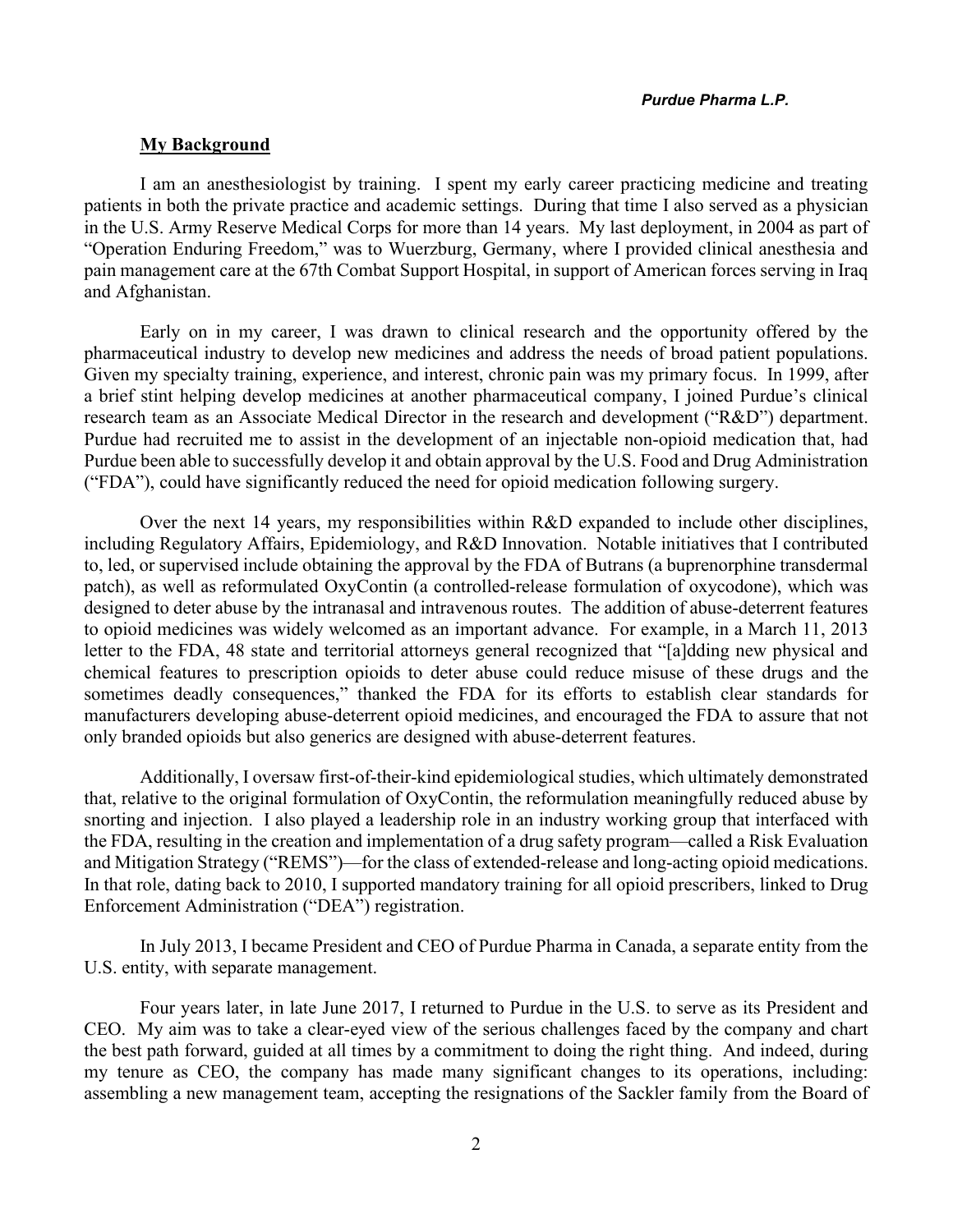Directors, ending the promotion (also known as "detailing") of opioids by sales representatives to prescribers, eliminating the company's opioid sales force, discontinuing the last of the company's speaker programs relating to opioids, and ceasing sponsorship of all outside pain groups.

Other actions and initiatives I have directed since becoming CEO of the U.S. company include a significant reduction in operating expenses, a renewed focus on R&D, and a plan for diversifying the company's future product portfolio to include therapeutics for certain cancers and disorders of the central nervous system. I have also prioritized the advancement of three programs intended to address specific and critical elements of the current opioid crisis: (1) the approval and availability of buprenorphine/naloxone for the treatment of opioid use disorder; (2) the development through a thirdparty non-profit pharmaceutical company of an over-the-counter version of intranasal naloxone for the treatment of acute opioid overdose with the goal of making overdose reversal medicine more affordable and more accessible; and (3) the development of an opioid overdose reversal medicine (injectable nalmefene), specifically targeting overdoses occurring as a consequence of exposure to highly potent synthetic opioids such as fentanyl and its analogues.

Finally, since September of last year, I have helped shepherd the company through the bankruptcy process, working towards the goal of preserving value and ultimately putting Purdue's assets to work for the benefit of the American public to help abate the opioid crisis and save lives. At the time Purdue filed for bankruptcy, the company faced nearly 2,800 lawsuits filed in all 50 states. We developed a plan to deliver much-needed resources to state, local, and tribal governments to abate the opioid crisis, while avoiding the delay, expense, and value destruction that would result from endless litigation or a yearslong bankruptcy process. Under this plan, which has garnered significant support, Purdue as we know it will cease to exist, and one hundred percent of its assets will be transferred to a public benefit company or similar entity. This settlement framework would provide more than \$10 billion in value to claimants and communities, including supplying, for free or at cost, millions of doses of lifesaving opioid addiction treatment and overdose reversal medicines to communities across America.

I am grateful to the current staff of Purdue, as well as the current Purdue Board and those outside professionals who have supported all of these efforts. This progress would not have been possible without them.

I will set out more details on the bankruptcy and the company's resolution with the U.S. Department of Justice ("DOJ") in a moment, but first, I would like to provide background on Purdue and its products.

## **Background on Purdue**

Purdue is a highly regulated pharmaceutical company that manufactures, among other products, opioid medicines that are approved and regulated by the FDA and the DEA, and are prescribed by licensed clinicians to hundreds of thousands of Americans for the treatment of pain. As the FDA continues to recognize, these medicines provide critical relief for cancer patients and extremely ill patients under endof-life care, as well as those suffering from serious chronic pain. But these medicines, even when used as directed, carry risks of addiction, abuse, overdose, and death. Indeed, many of these medicines—including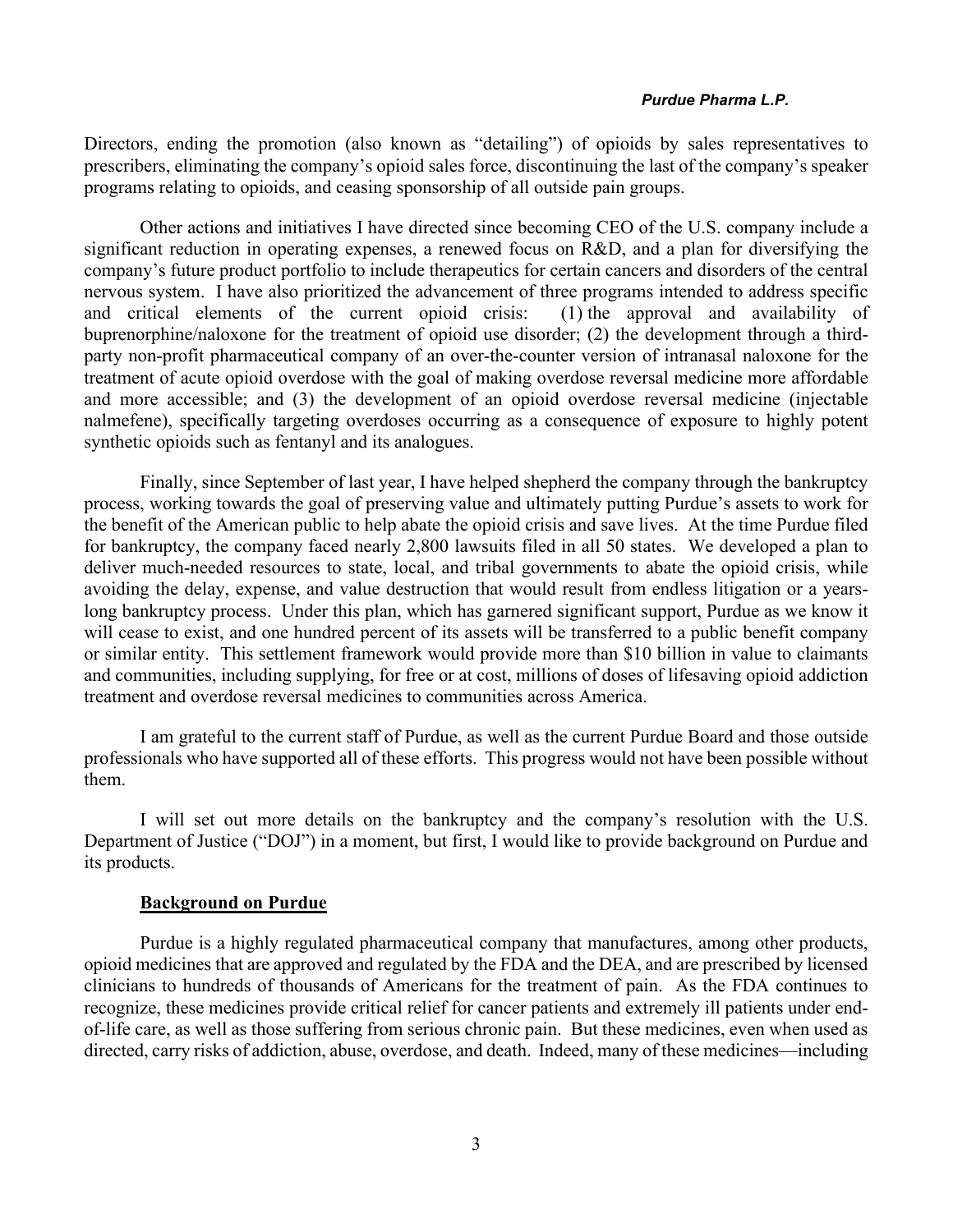OxyContin—are classified by the DEA as Schedule II substances, meaning that they have a high potential for abuse.

Purdue, like the other manufacturers, distributors, and dispensers of lawful prescription opioids, sits at the center of a difficult but critically important societal question: how do we get the balance right between keeping pain medicines available to those who need them while mitigating the known risks of addiction, abuse, overdose, and death?

For many, "OxyContin" has become synonymous with oxycodone (the active pharmaceutical ingredient in OxyContin) or even, more generally, all opioids. This is a misunderstanding. prescription opioid market is divided between immediate-release ("IR") and extended-release ("ER") opioid products. Purdue's OxyContin, Hysingla, and Butrans are all ER opioids. The market, however, has long been dominated by IR opioids. For example, over a recent twelve-month period, IR opioids (including IR oxycodone) accounted for more than ninety percent of the prescriptions of opioid pain medications dispensed by retail pharmacies in the U.S., while ER opioids made up less than ten percent of all opioid prescriptions. Branded ER opioids, such as OxyContin, Hysingla, and Butrans, make up a still smaller percentage.

In 1995, the FDA approved OxyContin, the first extended-release formulation of oxycodone that allowed dosing every 12 hours instead of every 4 to 6 hours. Because of its ER properties, each OxyContin tablet contained higher amounts of oxycodone intended to be released over time using a time-released technology. Unfortunately, the time-released technology could be easily and quickly defeated by crushing the tablets. This released all of the oxycodone at one time, which could then be snorted or injected.

To help mitigate these risks, Purdue spent nearly a decade and hundreds of millions of dollars to reformulate OxyContin to make it more difficult to abuse by crushing, snorting, and injecting.

The FDA approved the reformulated product in 2010. In 2013, reformulated OxyContin became the first opioid to receive FDA-approved labeling concerning its abuse-deterrent properties. Abuse deterrence, however, is not a silver bullet. It does not prevent all abuse or reduce the risk of addiction in patients taking the medication as prescribed. Reformulated OxyContin's label therefore continues to state that abuse of OxyContin by the intranasal, intravenous, and oral routes is possible, and, as has been the case since 2001, the label for OxyContin includes a "black box warning" that calls attention to serious, life-threatening, and fatal risks associated with the medicine. The current black box warning states that "OxyContin exposes users to risks of addiction, abuse and misuse, which can lead to overdose and death."

Soon after the Centers for Disease Control and Prevention ("CDC") issued the "Guideline for Prescribing Opioids for Chronic Pain" in March 2016, Purdue actively worked to increase awareness of this government publication. Purdue also supports the Centers for Medicare and Medicaid Services' mandate to limit the duration of initial opioid prescriptions for acute pain to no more than seven days. Additionally, as noted above, the company and I have long supported mandatory education for all prescribers of opioids.

Purdue today is a very different company from the Purdue of the past. We have made significant changes to our management, governance, oversight, and operations. It has been almost two years since any member of the Sackler family has served on the Board of Directors. In 2018, Purdue added a new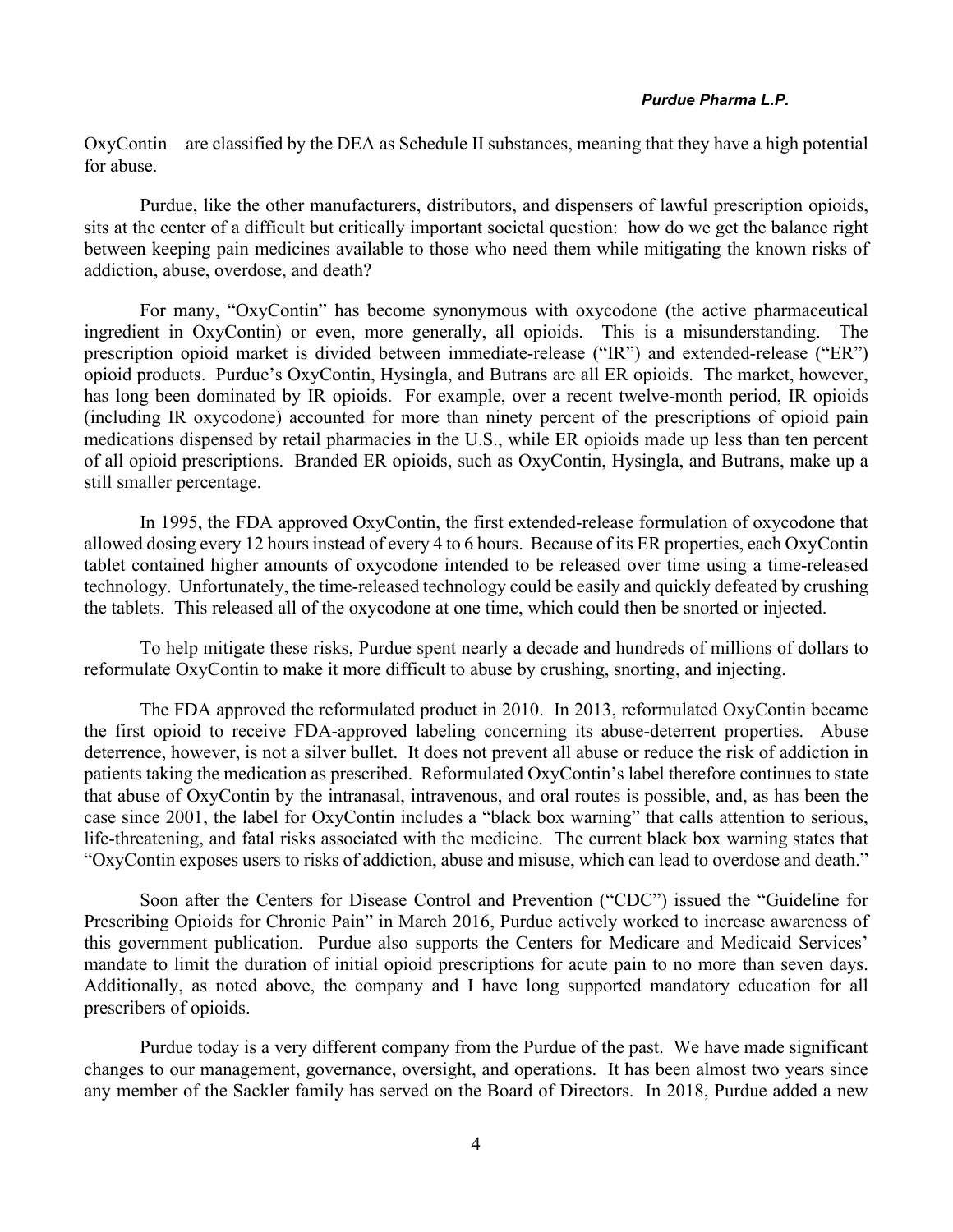independent Chairman of the Board, followed in 2019 by three other highly qualified and previously unaffiliated directors with restructuring and pharmaceutical industry experience.

Following my appointment as President and CEO in mid-2017, we also restructured and significantly reduced Purdue's commercial operations. We eliminated the entire opioid sales force and focused instead on diversifying beyond the company's historic focus on pain medicines, while continuing to make opioids for patients who have a legitimate medical need for them. And last year, as part of the bankruptcy proceedings, Purdue entered into a broad voluntary injunction in which it agreed to continue to refrain from promoting opioids with a sales force (a measure the company first implemented, under my leadership, in February 2018) and to refrain from lobbying for the enactment of laws that might be construed as encouraging the prescribing of opioid products for the treatment of pain—ongoing commitments that are subject to independent monitoring.

Moving forward, Purdue is developing through internal research, strategic collaborations, and partnerships a portfolio of medicines including non-opioid pain medications and therapies for select oncology and central nervous system disorders. Purdue has also received FDA fast-track designation for injectable nalmefene, a much-needed treatment that has the potential to reverse overdoses from powerful synthetic opioids such as illicitly manufactured fentanyl, which, along with heroin, has contributed to the majority of opioid-related overdose deaths in recent years.

### **Bankruptcy Proceedings**

In September 2019, Purdue announced an agreement in principle for a framework for settling the U.S. opioid litigation facing the company and resolving the nearly 2,800 lawsuits pending across the country. That same day, Purdue filed for reorganization under Chapter 11 of the U.S. Bankruptcy Code with the hope of consummating a global resolution of the pending litigation while conserving the assets of the company so that billions of dollars in value and vital treatments for opioid addiction and overdose can be delivered to state, local, and tribal governments.

Twenty-four state attorneys general and analogous officials of all five U.S. territories and commonwealths support the framework for a comprehensive resolution. The framework also has the unanimous endorsement of the Plaintiffs' Executive Committee appointed in the multidistrict litigation ("MDL") in federal court in Ohio, which is composed of attorneys representing more than 1,000 counties and municipalities, including cities, towns, villages, Native American tribes, individuals, and third-party payors, and is charged with coordinating approximately 2,000 MDL plaintiffs and multiple litigation tracks.

The settlement framework proposes to dedicate all of the assets and resources of Purdue to abating the opioid crisis for the benefit of the American public. This structure is estimated to provide more than \$10 billion of value to help address the opioid crisis. Included in the framework is the requirement that the Sackler family give up one hundred percent of their holdings in Purdue, sell their international pharmaceutical businesses, and pay at least \$3 billion in cash for distribution to Purdue's creditors. This framework is, as we speak, the subject of an ongoing mediation led by two of the most respected mediators in the country.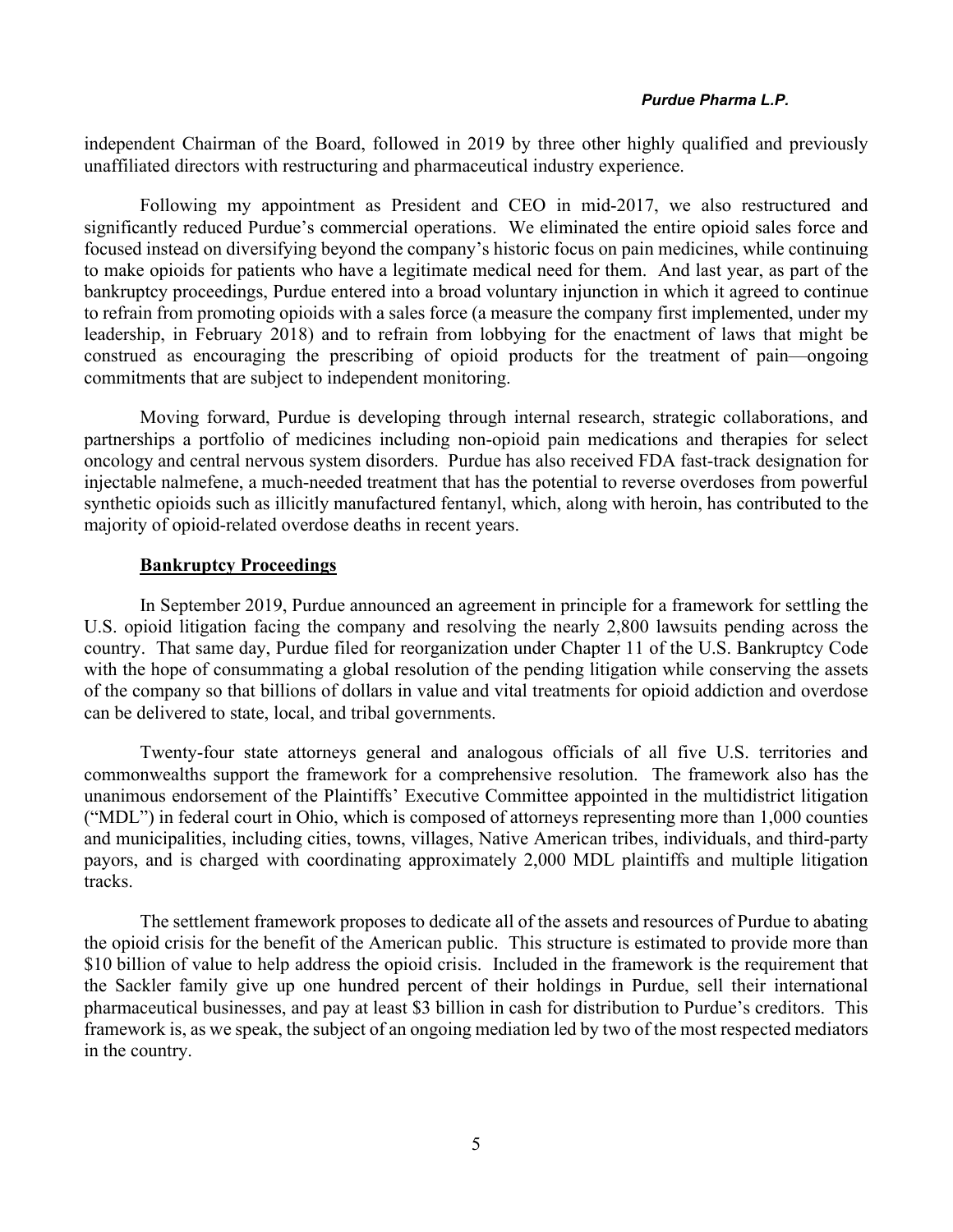Purdue's assets would be transferred to a newly created public benefit company or similar entity. The new company would be governed by a new board selected by stakeholders as part of the plan of reorganization that must be approved by the bankruptcy court and would be subject to continuing restrictions against the promotion of opioid products to healthcare professionals. The Sacklers will have absolutely no role in the design, governance, or decision-making of the new company.

Purdue currently has more than 600 employees, including a team of scientists and others with technical expertise and extensive experience in developing medicines. Under the proposed resolution, this expertise and experience would be dedicated to the benefit of the American public. The proposed agreement contemplates that the new company would use a substantial share of its profits from the sales of its opioid and other products to develop and provide for free or at cost millions of doses of lifesaving opioid addiction treatment and overdose reversal medicines, which could significantly increase access to life-saving opioid addiction and overdose reversal medicines, consistent with the research and policies of the FDA and the National Institutes of Health.

## **Agreement with the U.S. Department of Justice**

More recently, as I have already outlined, Purdue entered into an agreement with the DOJ to resolve multi-year criminal and civil investigations into the company's past practices related to its opioid medicines. Last month, the bankruptcy court approved the company's request for permission to enter into the DOJ resolution, and Purdue formally entered its plea in federal district court on November 24, 2020. Purdue's resolution with the DOJ is an essential step in taking responsibility for the company's past wrongdoing, and in submitting a plan of reorganization to the bankruptcy court that would resolve the claims against the company and transfer all of the company's assets to a newly-established public benefit company or similar entity.

I am aware that some have criticized the DOJ resolution and, more broadly, the settlement framework. But it is Purdue's strongly held view—which is shared by many public officials and a critical mass of states and other creditors representing more than half of the U.S. population—that its top priority must be delivering maximum resources as quickly as possible to communities affected by the opioid crisis. The company's proposed global resolution does that, directing billions of dollars and critical resources to communities impacted by the opioid crisis across the country, while avoiding wasting years and hundreds of millions of dollars on protracted litigation. Purdue is committed to working with state attorneys general and other stakeholders to finalize and then implement this resolution as quickly as possible.

#### **Conclusion**

I am grateful for the opportunity to participate in this vital public policy discussion, and I reiterate my pledge to do my utmost to ensure that Purdue's resources are directed to communities that desperately need them as soon as possible.

However, one prescription opioid manufacturer alone cannot end this public health crisis. Any meaningful solution must involve input from the full array of stakeholders, including public health officials, other manufacturers, health insurers, distributors, academics, regulators, legislators, law enforcement, the addiction and recovery community, physicians, pain patients, and advocates for people with the disease of addiction.